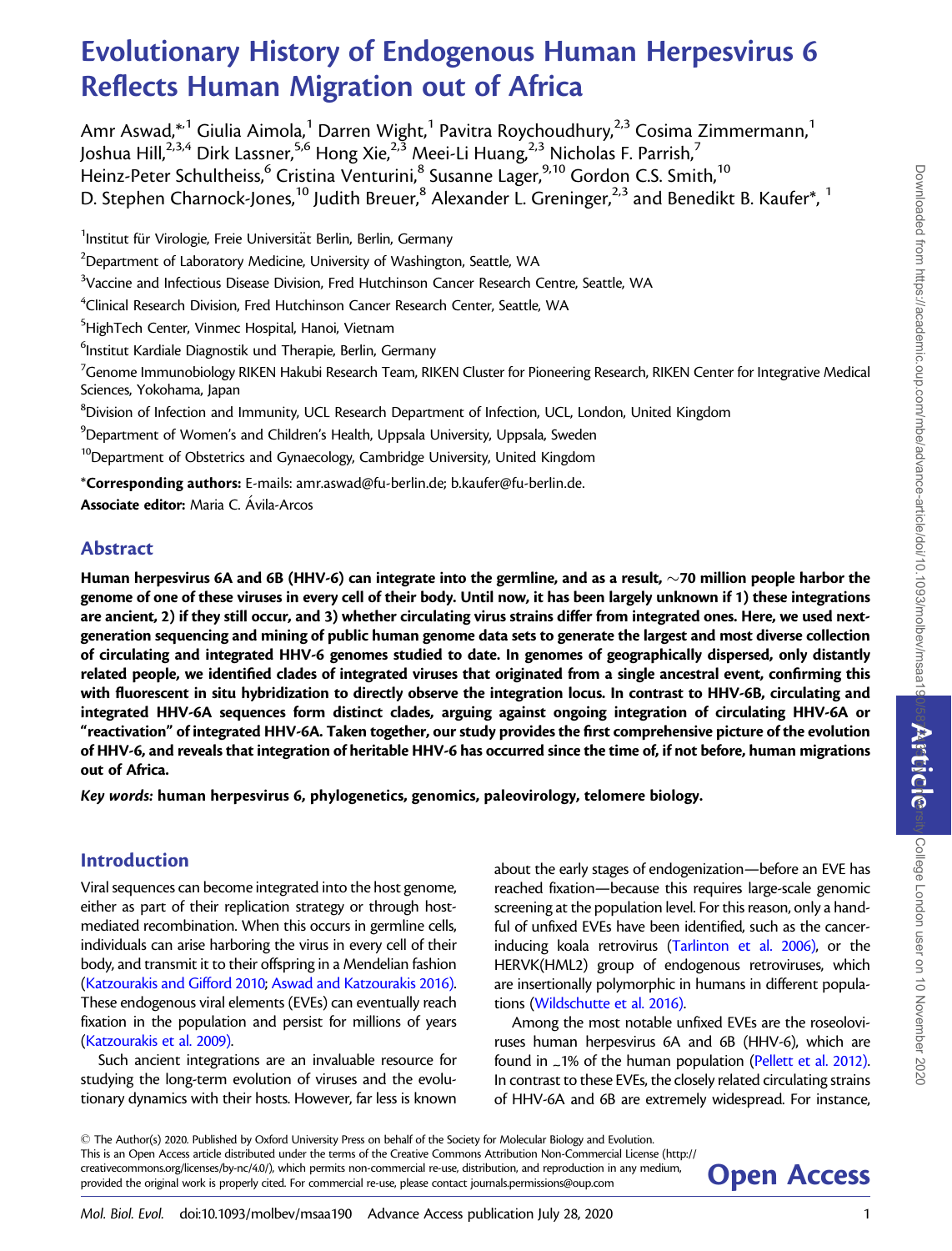<span id="page-1-0"></span>the seroprevalence of HHV-6B is over 90% worldwide [\(Kaufer](#page-10-0) [and Flamand 2014;](#page-10-0) Kühl et al. 2015). Primary infection occurs in infants under the age of three, and typically presents with a high fever and rash, and complications include febrile seizures and encephalitis [\(Hall et al. 1994;](#page-10-0) [Mohammadpour](#page-10-0) [Touserkani et al. 2017\)](#page-10-0).

Like most herpesviruses, HHV-6A and 6B establish life-long latency but can reactivate resulting in virus replication. HHV-6 reactivation has been implicated in a number of diseases including encephalitis and graft rejection in transplant patients [\(Pantry et al. 2013](#page-10-0); [Hill et al. 2016\)](#page-10-0). HHV-6A and 6B integrate their genomes into the telomeres of latently infected cells, possibly as a strategy to maintain their genomes during latency. This feature of their viral replication cycle, unique among HHVs, could explain why they are the only endogenous HHVs identified (a similar Roseolovirus has been identified in the genome of the Philippine Tarsier) ([Aswad](#page-9-0) [and Katzourakis 2014\).](#page-9-0) In its endogenous form, the virus is described in the literature as inherited chromosomally integrated HHV-6 (iciHHV-6). Previous reports on iciHHV-6 have used pedigrees to demonstrate inheritance of iciHHV-6 ([Huang et al. 2014\)](#page-10-0), but the deeper evolutionary history of iciHHV-6 has thus far only been performed on relatively small data sets [\(Zhang et al. 2017\).](#page-11-0)

Reactivation of HHV-6 and iciHHV-6 has been confirmed by a number of studies experimentally as well as from evidence in iciHHV-6 positive patients [\(Hall et al. 2010](#page-10-0); [Gravel,](#page-10-0) [Hall, et al. 2013](#page-10-0); [Prusty et al. 2013;](#page-11-0) [Huang et al. 2014](#page-10-0); Kühl et al. [2015\)](#page-10-0). Recent work has demonstrated a link between likely iciHHV-6 reactivation in patients with various cardiovascular and myocardial diseases, including angina pectoris, chronic heart failure in adults, and a case of neonatal dilated cardio-myopathy [\(Das 2015;](#page-10-0) [Gravel et al. 2015;](#page-10-0) Kühl et al. 2015). Multiple other associations between HHV-6/iciHHV-6 and disease have been documented ranging from graft rejection in transplant patients to Alzheimer's disease, but the causal role of HHV-6A or 6B remains uncertain [\(Hill et al. 2017\).](#page-10-0)

In order to understand the relationship of iciHHV-6 to the onset and/or progression of specific diseases, there are a number of crucial questions that need to be tackled first. For instance, we do not know if and how iciHHV6 differs from circulating viral strains, or if there is a difference between the integration mechanism for HHV-6A and HHV-6B. Moreover, we do not know whether germline integrations are still

occurring, or whether the 1% of iciHHV6 carriers represents a limited number of ancient events that expanded to their current prevalence.

There has been an increasing number of iciHHV6 genome sequences available, thanks to the development of enrichment techniques that use an Illumina-based approach [\(Depledge et al. 2011;](#page-10-0) [Brown et al. 2016](#page-9-0); [Greninger,](#page-10-0) [Knudsen, et al. 2018](#page-10-0)). However, these data do not allow the identification of the chromosomal location of the virus due to the short length of NGS reads and the fact that the virus integrates into difficult-to-sequence host telomeres.

One direct approach to identifying the chromosomal location of the iciHHV-6 genome is by fluorescence in situ hybridization (FISH), but this approach is laborious, expensive, and requires considerable technical expertise. Thus far, iciHHV-6 has been identified in several chromosomes, with certain loci recurring more often than others (e.g., 17p and 22q) [\(Osterrieder et al. 2014\)](#page-10-0). It is important to understand whether a bias for certain chromosomes exists in order to investigate the reasons and effects of such a bias, which may be linked to disease phenotypes.

Given the nature of the challenges associated with studying iciHHV-6, we set out to develop a phylogenetic framework to address these basic questions about the evolution and natural history of this phenomenon. In addition to collating existing HHV-6 sequencing data, we sequenced additional patients and mined public human genomes to identify novel integrations. Our conclusions are strengthened by corroborating FISH experiments that specify the chromosomal integration loci of the major global clades of endogenous HHV-6 which we identify here.

# **Results**

We collected sequences from 11 papers published between 1999 and 2018 containing 84 circulating HHV-6 and 112 iciHHV-6 genome sequence [\(Gompels et al. 1995;](#page-10-0) [Dominguez et al. 1999;](#page-10-0) [Isegawa et al. 1999;](#page-10-0) [Gravel, Ablashi,](#page-10-0) [et al. 2013;](#page-10-0) [Tweedy et al. 2015,](#page-11-0) [2016](#page-11-0); [Zhang et al. 2016,](#page-11-0) [2017;](#page-11-0) [Greninger, Knudsen, et al. 2018;](#page-10-0) [Greninger, Roychoudhury,](#page-10-0) [Makhsous, et al. 2018;](#page-10-0) [Telford et al. 2018\)](#page-11-0) (table 1). To expand this data set, we performed targeted NGS HHV-6 sequencing on subjects previously identified to carry iciHHV-6: 33 samples from a chronic heart failure cohort and 25 samples from

Table 1. Sources for Existing Sequences That Were Reanalyzed as Part of the Data Set for This Study.

| Date | <b>HHV-6A</b> | HHV6-B | <b>Strain</b> | Circulating/Endogenous        | Publication                                               |
|------|---------------|--------|---------------|-------------------------------|-----------------------------------------------------------|
| 1999 |               |        | Z29           | Circulating                   | Dominguez G, et al. J Virol. 73:8040-52 (1999).           |
| 1999 |               |        | <b>HST</b>    | Circulating                   | Isegawa Y, et al. J Virol. 73:8053-8063 (1999).           |
| 1995 |               |        | U1102         | Circulating                   | Gompels UA, et al. Virology 209:29-51 (1995).             |
| 2013 |               |        | GS            | Circulating                   | Gravel A, Ablashi D, Flamand L. Genome Announc. 1 (2013). |
| 2015 |               |        | AJ            | Circulating                   | Tweedy J, et al. Genome Announc. 3 (2015).                |
| 2016 |               |        |               | Endogenous                    | Tweedy JG, et al. Viruses 8 (2016).                       |
| 2016 |               |        |               | Endogenous                    | Zhang E, et al. Sci Rep. 6 (2016).                        |
| 2017 | 6             | 21     |               | <b>Endogenous</b>             | Zhang E, et al. J Virol. 91:JVI.01137-17 (2017).          |
| 2018 | 3             | 6      |               | <b>Endogenous</b>             | Telford M, Navarro A, Santpere G. Sci Rep. 8:3472 (2018). |
| 2018 | 10            | 125    |               | 74 endogenous, 60 circulating | Greninger AL, et al. BMC Genomics 19:204 (2018).          |
| 2018 | 9             | 8      |               | Circulating                   | Greninger AL, et al. J Virol. 92 (2018).                  |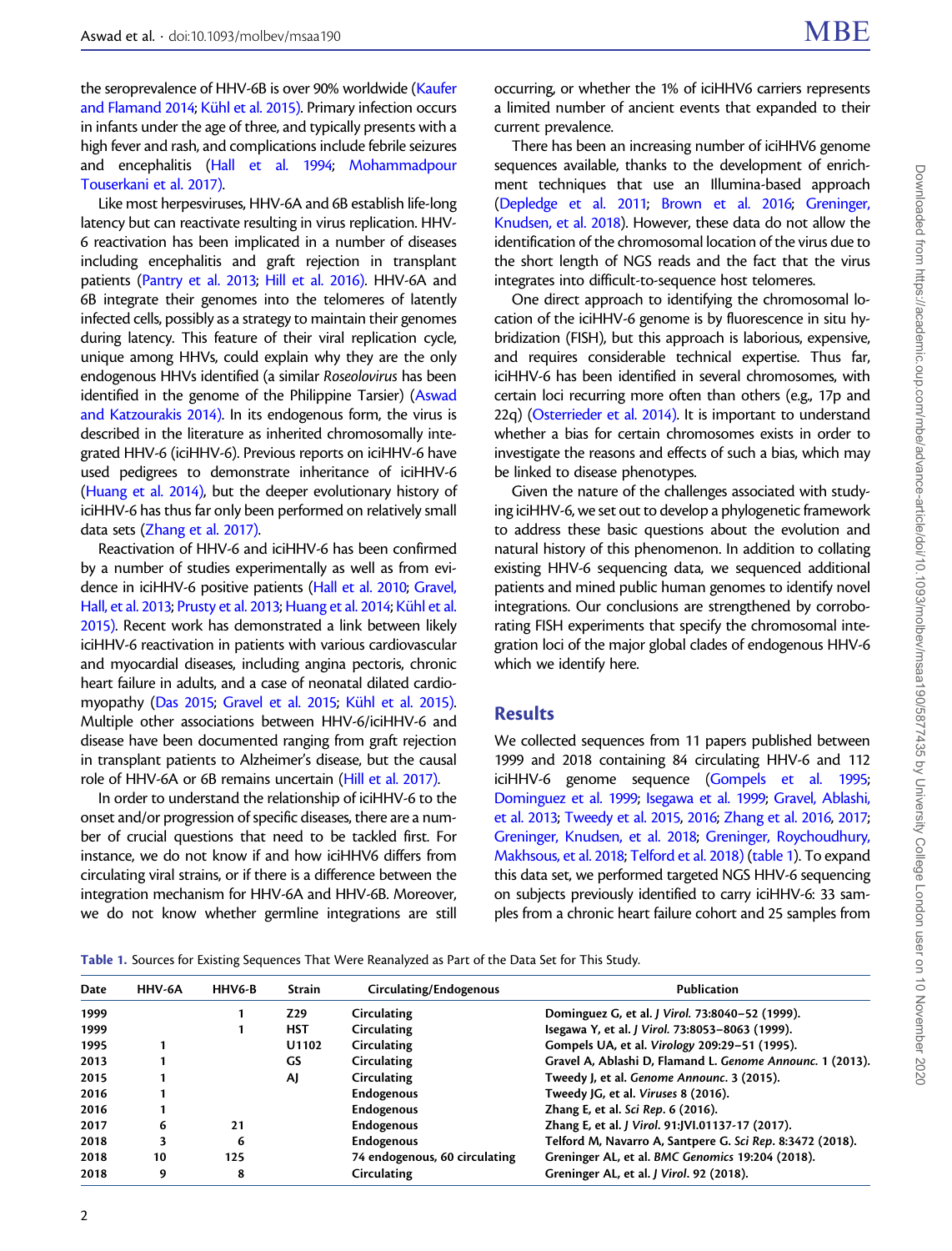<span id="page-2-0"></span>

FIG. 1. (A) HHV-6A subtree consisting of 13 circulating HHV-6A and 38 iciHHV-6A sequences. Gray numbers at each node represent posterior probabilities, showing only those with >0.80. Green labels represent endogenous iciHHV-6, whereas blue labels represent circulating infectious viruses. Where available, confirmation of the chromosomal location of iciHHV-6 is indicated with red labels. Gray text at each tip describes the geographical source of the sequence as well as the ethnicity of the patient where this information was available. Black labels indicate known reference strains of HHV-6A. Note that the long branch of KT895199.1 means that we cannot be confident about its placement due to evidence of long-branch attraction from the ML tree (supplementary fig. S2, Supplementary Material online). (B) HHV-6 Bayesian phylogenetic tree reconstructed using 261 HHV-6 and iciHHV-6 sequences.

a study of preeclampsia study. We developed a new bioinformatic mining technique for NCBI sequence read archive (SRA) that allowed identification of 97 records with HHV-6 read depth suggestive of iciHHV-6. Seven of these could be assembled into near full-length HHV6A/B genomes. Sample information for all sequences used in this study can be found in supplementary table S1, Supplementary Material online.

#### Circulating and Integrated HHV6 Have Distinct Evolutionary Histories

To determine if the circulating strains differ from the integrated viruses, we reconstructed the phylogeny of 261 HHV-6 genomes, annotating their source (iciHHV-6 or circulating strain). This generated a strikingly different result for HHV-6A compared with HHV-6B (figs. 1 and 2 and supplementary figs. S2 and S3, Supplementary Material online). For HHV-6A, the circulating strains (clade A1) and iciHHV-6 sequences belong to distinct clades separated by long internal branches and supported with a posterior probability of 1 (fig. 1). iciHHV-6A genomes at different chromosomal loci and in people from a diverse geographical origin are more closely related to one another than any of them are to the circulating strains (clades A2– 4, fig. 1 and supplementary fig. S2, Supplementary Material online). This phylogenetic pattern indicates that the ancestral circulating strains that resulted in these particular independent integration events are not among the known currently circulating strains sampled here. Similarly, the integrated HHV-6A is not acting as a reservoir for ongoing production of circulating strains. We would stress, however, that future sampling could change either or both of these interpretations.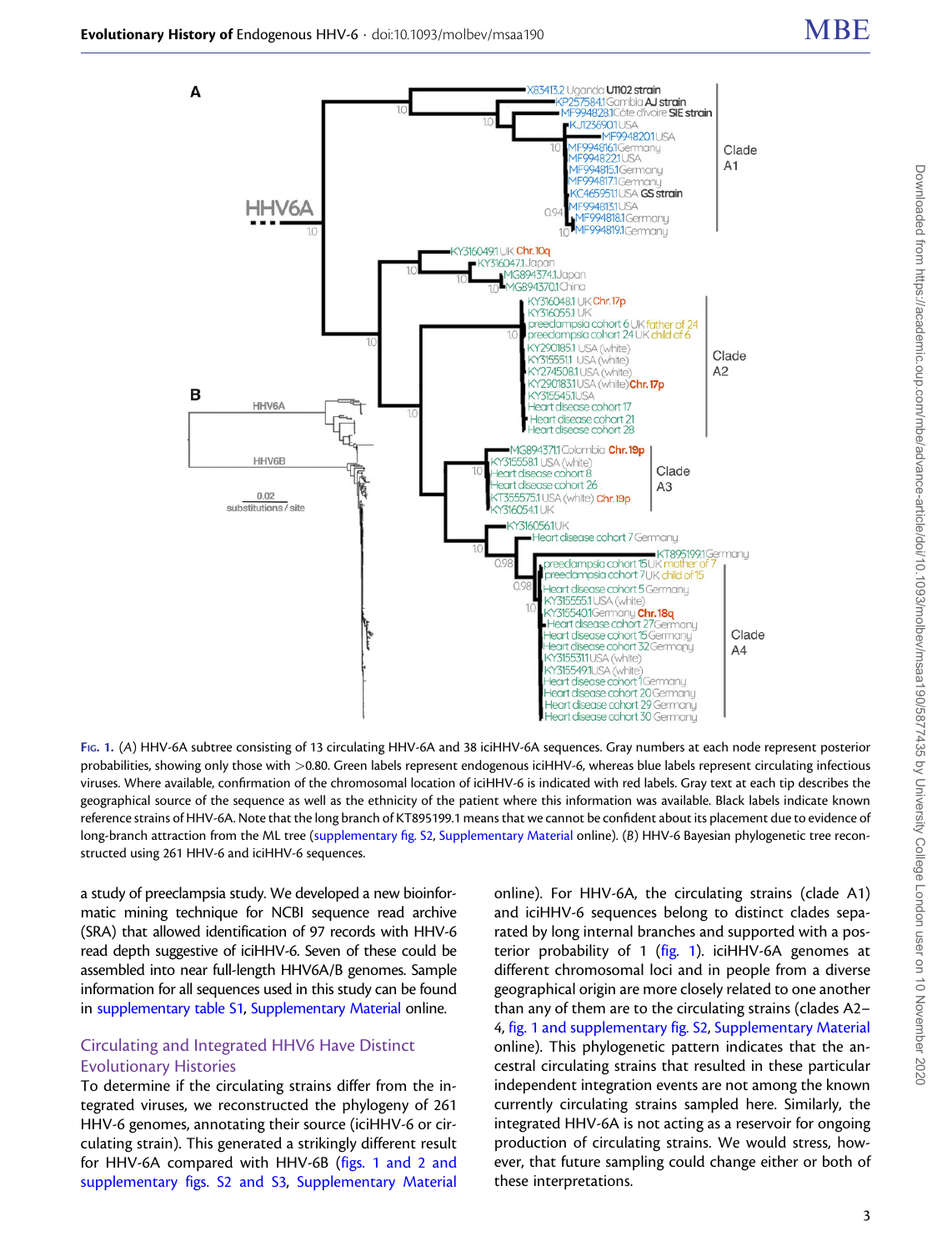<span id="page-3-0"></span>

FIG. 2. (A) HHV-6B subtree consisting of 72 circulating HHV-6B and 137 iciHHV-6B sequences. Gray numbers at each node represent posterior probabilities, showing only those with >0.80. Green labels represent endogenous iciHHV-6, whereas blue labels represent circulating infectious viruses. Collapsed nodes are represented as triangles for clarity (expanded in [fig. 3](#page-4-0)). Collapsed nodes are labeled either green, blue, or both depending on whether the clade consists entirely of iciHHV-6B, HHV-6B, or a mixture of both. Where available, confirmation of the chromosomal location of iciHHV-6 is indicated with red labels. Gray text at each tip describes the geographical source of the sequence as well as the ethnicity of the patient where this information was available. Black labels indicate known reference strains of HHV-6B. (B) HHV-6 Bayesian phylogenetic tree reconstructed using 261 HHV-6 and iciHHV-6 sequences.

In contrast to HHV-6A, the tree for HHV-6B revealed a more entangled topology between circulating and endogenous genomes, where no phylogenetic segregation between the two was observed (fig. 2 and supplementary fig. S3, Supplementary Material online). Overall, the branch lengths within the HHV-6B subtree are much shorter than those that separate HHV-6A clades. The iciHHV-6B sequences we

observe are within the diversity of the known circulating strains. In spite of the overall lower phylogenetic diversity, we were able to identify specific lineages of circulating HHV-6B strains that are very closely related to the viruses that iciHHV-6B sequences derived from. Specifically, there are two well-supported clades (posterior probability  $>0.95$ ) composed primarily of circulating strains, but also include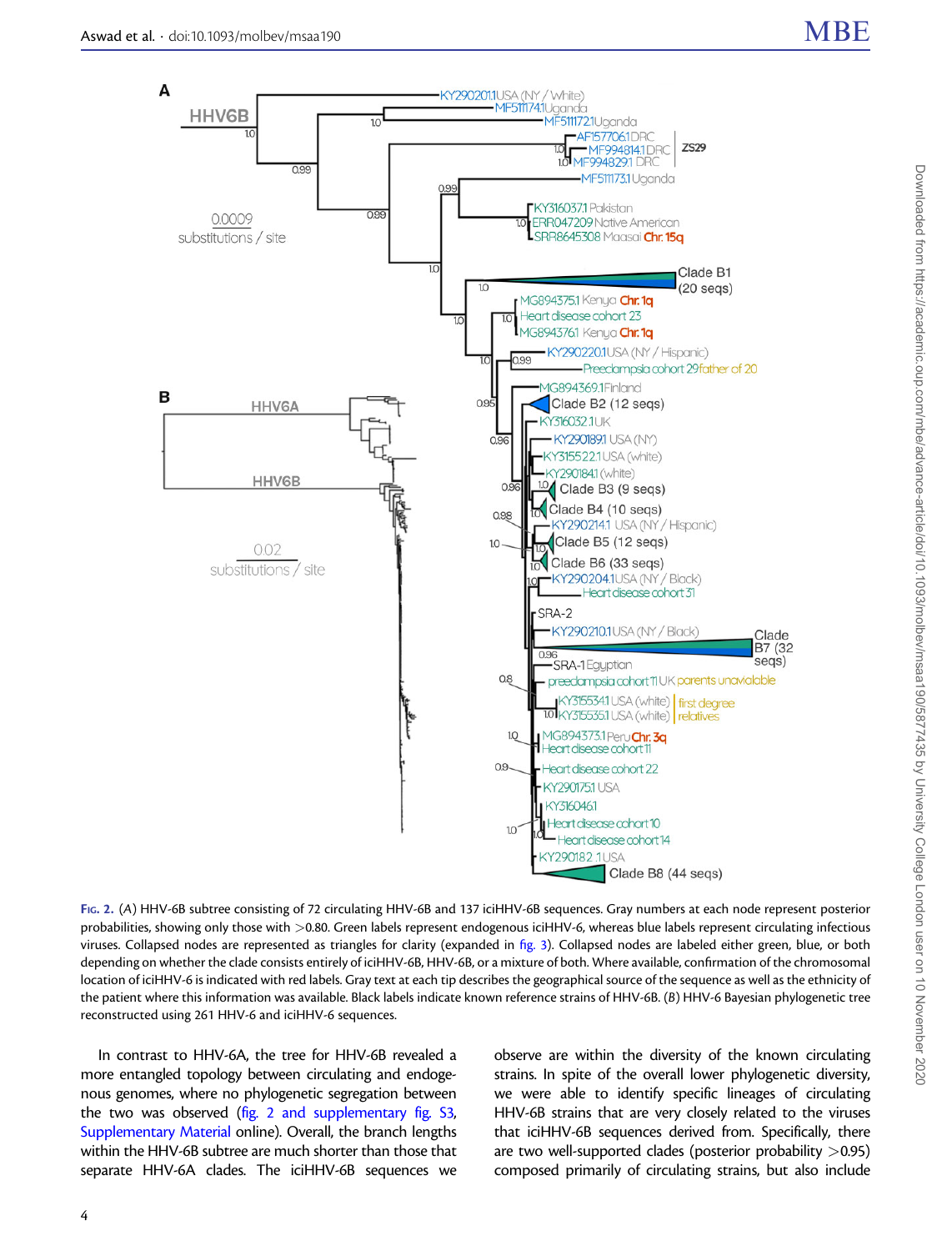<span id="page-4-0"></span>

FIG. 3. HHV-6B subtrees of clades B1–8 collapsed in [figure 2.](#page-3-0) Gray numbers at each node represent posterior probabilities, showing only those with >0.80. Green labels represent endogenous iciHHV-6, blue labels represent circulating infectious viruses. Where available, confirmation of the chromosomal location of iciHHV-6 is indicated with red labels. Gray text at each tip describes the geographical source of the sequence as well as the ethnicity of the patient where this information was available.

endogenous sequences (four in clade B1 and one in B7, [figs. 2](#page-3-0) [and 3\)](#page-3-0). As with HHV-6A, there are "exclusive" clades that only contain either circulating or endogenous viruses, however for HHV-6B these are interspersed throughout the tree, indicating that certain endogenous lineages are more closely related to some circulating lineages than they are to others [\(fig. 2 and](#page-3-0) supplementary fig. S3, Supplementary Material online). This overall topology is also supported by a maximum-likelihood tree constructed using all codon positions of the coding region (supplementary figs. S2 and S3, Supplementary Material online). Taken together, these observations suggest that HHV6B viruses capable of integration are nested within the diversity of currently circulating HHV-6B.

In addition to the clades described earlier, the HHV-6B subtree also contains sequences (of both iciHHV-6B and HHV-6B) that are in poorly supported and/or small clades ([fig. 2](#page-3-0)). Some of these may represent integrations that remain at very low prevalence, perhaps because they occurred very recently, or perhaps appear rarely in our data set because they derive from undersampled populations. For instance, a triplet of sequences from two unrelated Kenyan people and one individual of unknown origin grouped with high posterior probability, suggesting an ancestral integration event (MG894375.1, MG894376.1, and heart disease cohort 23, respectively, [fig. 2\)](#page-3-0). This is further supported by FISH evidence we generated that demonstrates that both Kenyans harbor the virus in chromosome 1q ([fig. 2\)](#page-3-0).

# Bioinformatically Identifying iciHHV-6 Chromosomal Locations

We hypothesized that at least some of the clade structure apparent in the phylogenetic reconstruction is the result of single ancestral events that are stably replicated in the human germline. Such integration events would be identical-by-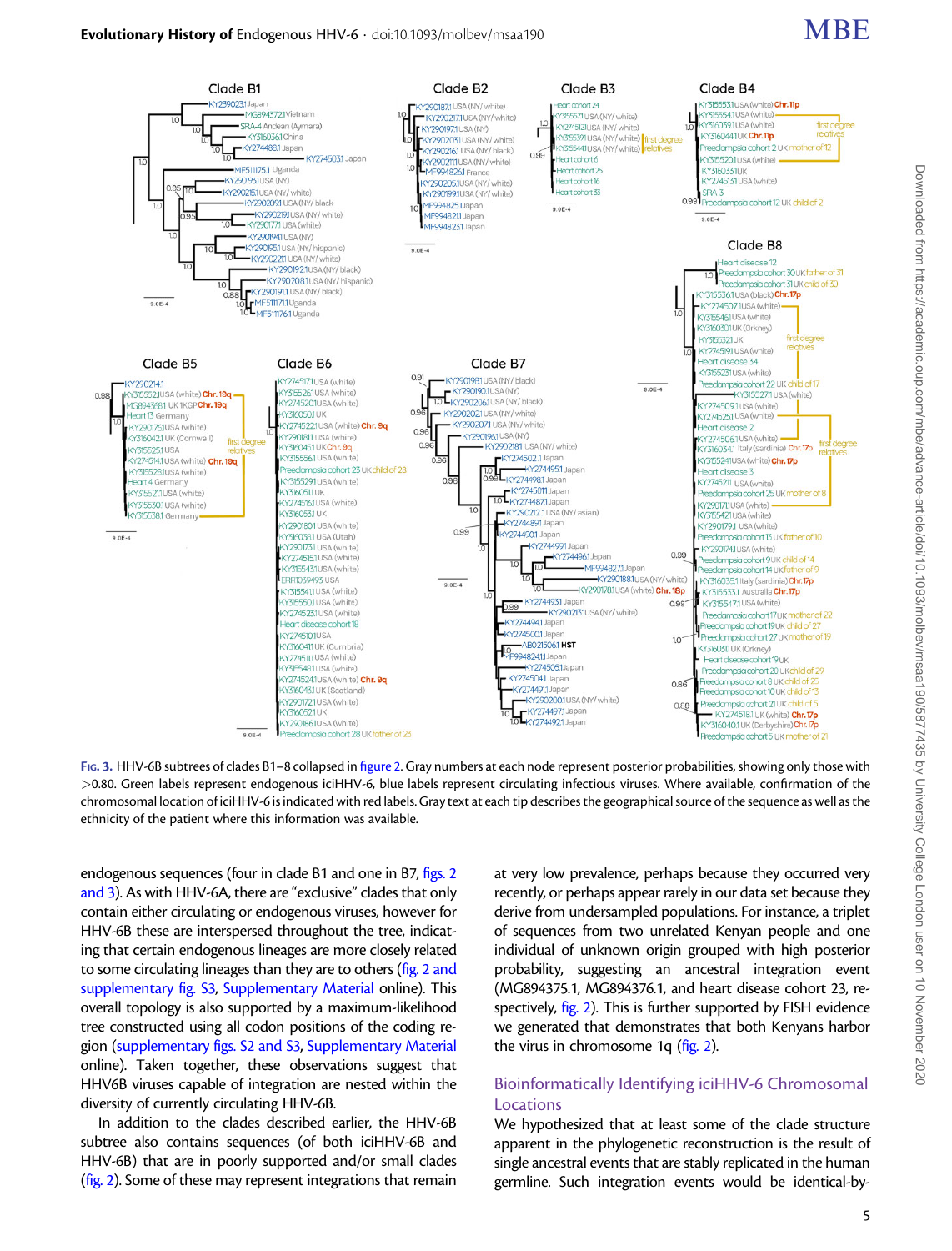

FIG. 4. (A) The Ancient integration of HHV6B. Part of the HHV-6B tree containing the triplet of sequences derived from a Pakistani, Native American, and Maasai Kenyan. (B) A cartoon cladogram indicating the relationships between modern human populations that diverged as humans migrated out of Africa. The model illustrates that the last common ancestor of the three people carrying a near-identical copy of iciHHV-6B must have been before humans left Africa. The cartoon is a simplified interpretation of the model presented in [Nielsen et al. \(2017\).](#page-10-0)

descent, expanding via human reproduction and linear, vertical transmission, in contrast to expansion by viral replication and horizontal spread. Such endogenous viruses would be predicted to diversify more slowly than expanding during viral replication. The tree evidences such integrations, in the form of monophyletic clades with high posterior probabilities. These clades are characterized by extremely short branch lengths and are separated from one another by relatively longer internal branches, which is particularly clear in the case of HHV-6A clades  $A2-4$  [\(fig. 1](#page-2-0)) and HHV-6B clades B3–6 and B8 [\(figs. 2 and 3\)](#page-3-0). Moreover, the sequences in our data set that derived from families resolve within the same clades, except in the case of the child "Preeclampsia cohort 20," whose mother was not sequenced and whose father possesses a different iciHHV-6 sequence.

To confirm one prediction of this model, that individuals from these clades indeed have the virus integrated into the same chromosomal location, we performed FISH analyses on 18 cell lines derived from patients whose iciHHV-6 genome is represented in the tree (supplementary fig. S1, Supplementary Material online). In combination with FISH confirmation performed by other groups, we now have direct evidence for the integration locus of 25/177 iciHHV-6 sequences. Across the whole tree, we now know the integration locus for at least one sequence in 11 different clades. We obtained the highest number of confirmations (total seven) for the location of the virus in the HHV-6B clade B8. All of these integrations are located on chromosome 17p, which is therefore almost certainly the site of the integration event that has been expanded via human reproduction to lead to all 41 sequences in clade B8 [\(fig. 3\)](#page-4-0). The sequences in clades B4, B5, and B6 are almost certainly all represent integrations in chromosomes 11p, 19q, and 9q, respectively. In [figure 2,](#page-3-0) we can infer that the sequences identified by FISH on chromosome 15q, 1q, and 3q are also the locations of the viruses for the other sequences in those smaller clades [\(fig. 2](#page-3-0)). For HHV-6A, we infer that clades A2, A3, and A4 are integrations in chromosomes 17p, 19p, and 18q, respectively.

Phylogeographic Patterns Reflect Human Migration Transposable element and EVE insertions can be useful

markers to trace human demographic patterns and migrations [\(Sudmant et al. 2015;](#page-11-0) [Li et al. 2019\).](#page-10-0) Therefore, we next assessed our phylogenetic reconstruction to determine if integrated HHV-6 diversity mirrors the ethnic or geographic distribution of the human hosts. The major clades likely to represent single ancestral integrations are ethnically and/or geographically homogeneous. For instance, among the iciHHV-6A sequences, we observed that individuals from clades A2 and A4 are exclusively European or North American ([fig. 1](#page-2-0)). HHV-6B clades B3–6 and B8 are similarly homogenous and likely represent orthologous integrations in white Europeans and North Americans (and one Australian). This suggests that for each of these clades, those now carrying the virus share a common ancestor who was also European, and thus the virus integration event occurred prior to the diaspora of ancestors of these individuals; the virus thus likely integrated before the colonial era.

Conversely, our analysis also revealed a previously unidentified Native American carrier of iciHHV-6B, who possesses an HHV-6B sequence distinct from the other North American samples. Instead, this sequence is almost identical to the iciHHV-6B genome of a Maasai Kenyan sequence uncovered through our SRA mining, and a previously identified Pakistani sample [\(Zhang et al. 2017\)](#page-11-0) [\(figs. 2 and 4\)](#page-3-0). Unlike the ancestral European integrations, the last common ancestor of these individuals would have been before humans migrated out of Africa (50–100,000 years ago; [Nielsen et al. 2017\)](#page-10-0) (fig. 4). The observation that they also resolve near the base of the tree further supports this interpretation, as does the fact that the most closely related sequence outside this clade is a circulating strain isolated from a Ugandan patient [\(figs. 2 and 4\)](#page-3-0).

In addition to the phylogenetic evidence, we performed a dating analysis to examine the age of the different iciHHV-6 clades ([fig. 5\)](#page-6-0). Consistent with our interpretation regarding the Maasai–American–Pakistani, we find that the estimated time of this integration to be  $\leq 85,000-342,000$  years old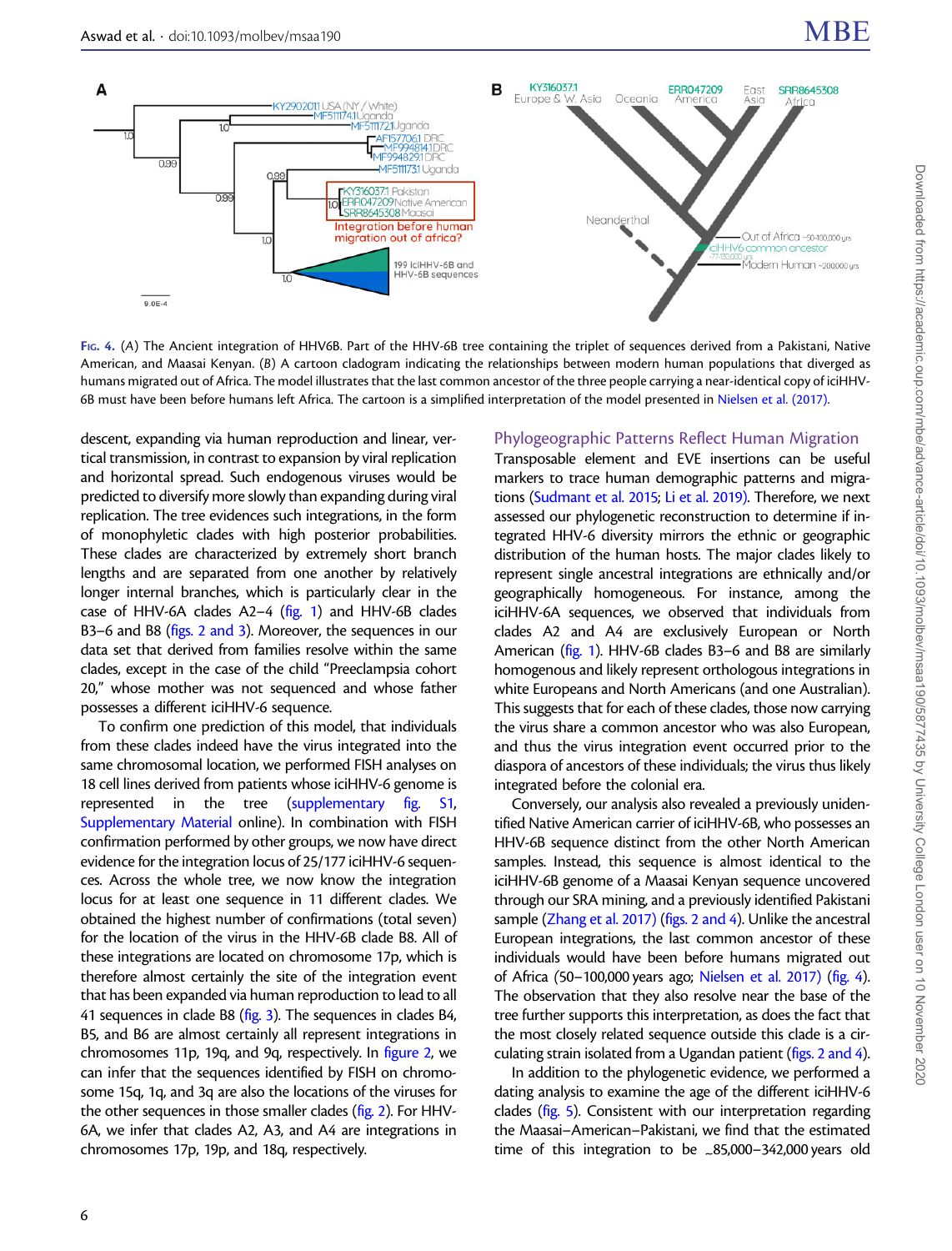<span id="page-6-0"></span>

FIG. 5. Integration dating analysis. Chart depicting integration date estimates for iciHHV-6 clades A2–4, B3–6, B8, and the "Out of Africa" (OoA) clade consisting of iciHHV-6B sequences from a Maasai Kenyan, Native American, and Pakistani. Each of the colored bars (yellow, blue, and green) represent estimates calculated using different mutation rates as indicated by the key. The error bars shown represent the age estimates based on the upper and lower limits of the 95% confidence interval of the mean pairwise distances in each clade.

(depending on the mutation rate used). Interestingly, the analysis also revealed that iciHHV-6A clades (A2–4) are much older than iciHHV-6B, offering further evidence to support the different evolutionary histories between them. The mean estimates for the integration times of iciHHV-6A genomes are \_31,000-124,000 years ago, compared with the  $-3,500-14,000$  years ago for clades B3-6 and B8.

The tree also revealed several other clades containing iciHHV-6 sequences from geographically diverse subjects, such as HHV-6B clade B1. This clade includes samples from Uganda, Japan, China, Vietnam, and the Americas [\(fig. 2\)](#page-3-0). However, a strong case cannot be made for common human ancestry of the iciHHV-6 represented in this clade for two reasons. Firstly, the branch lengths are relatively longer than those of other clades containing iciHHV-6. This indicates a more dynamic evolutionary history than for iciHHV-6 clades for which ancestral integration is the parsimonious interpretation, for example, HHV-6B clades B3–6, B8 and HHV-6A clades A2–4. Secondly, this clade includes both circulating and endogenous viruses. Some of these integrations may be relatively recent events that occurred from strains that remain in circulation. This explanation is particularly compelling in the case of HHV-6B clades B7, where a large group of circulating strains include a single integrated sequence at the tip of the clade, located on chromosome 15p [\(fig. 3](#page-4-0)). In contrast to this situation, we do not find examples of rare circulating strains nested within a clade of otherwise endogenous HHV-6, as might be expected if endogenous HHV-6 were acting as a reservoir for ongoing horizontal spread of endemic circulating strains, at least within the limited resolution of the sampling performed to date.

#### **Discussion**

We set out to address key questions about the evolution of iciHHV-6 using a phylogenetic approach. We combined this approach with a series of FISH experiments to identify the

chromosomal location of the integrated virus for many individuals in the cohort. This analysis revealed several clades that represent single ancestral integration events. Such clades are characterized by extremely short branch lengths that contrast sharply with the between-clade branch length, as well as the longer branch lengths that characterize the evolution of circulating infectious viruses. Moreover, clades of single ancestral integrations include unrelated individuals, from different countries which make it extremely unlikely that they represent multiple integrations of nearly identical strains. This is further corroborated with FISH experiments that consistently support the phylogenetic prediction.

Among the most interesting of these ancestral integrations is one that is represented in our data set by three viral sequences from a Maasai Kenyan, a Pakistani, and Native American. Because the common ancestor of these three people existed before humans emigrated from Africa, we can infer a minimum age for this integration. This interpretation depends on accurate ethnicity information, which we are confident of in this case as all three of these individuals are from welldocumented reference panels of projects investigating the population genetics of these groups. The Native American is a reference individual used in a South American study on the influences on physical appearance ([Chac](#page-10-0)ón-Duque et al. [2018\),](#page-10-0) the Pakistani sample is from the HGDP-CEPH human diversity reference panel (Bergström et al. 2020), and the Maasai Kenyan is from the international HapMap project [\(Pemberton et al. 2010\)](#page-11-0). We can therefore be confident that an integration of HHV-6 into anatomically modern humans occurred at least 50–100,000 years ago [\(Nielsen](#page-10-0) [et al. 2017\),](#page-10-0) which is consistent with the results of the dating analysis, in that all our age estimates are older than 50,000 years.

Calculating the age of the hypothesized OoA integration using the phylogenetically estimated rate of  $1 \times 10^{9}$  or our arbitrary higher value of  $2\times10^9$  offered a plausible time of integration. Using the  $0.5 \times 10^{9}$  rate based on observed intergenerational SNPs results in an estimate of nearly 350,000 years which would predate the emergence of modern humans. Alternatively, this could be an indication that the true rate of iciHHV-6 is  $> 0.5 \times 10^{9}$ .

Identifying the chromosome in which the inherited virus is integrated is a precursor to a wide range of unanswered questions about HHV-6 integration as a human genetic structural variant, such as whether there is a bias for some chromosomes over others or if there are particular phenotypes associated with specific integrations. Although FISH is a relatively reliable method to locate the endogenous virus, it is expensive and time consuming to perform routinely, especially in a clinical setting. Using our rigorous phylogenetic reconstruction allows us to predict the chromosomal location of the virus based on its sequence without performing FISH for every sample, once a certain number of individuals of the clade have been confirmed by FISH. For instance, we can predict with confidence the integration site of individuals bearing clade B8 endogenous HHV-6B ([fig. 3\)](#page-4-0), for which terminal chromosome 17p has now been shown to be the cytogenetic locus in seven individuals by FISH. Moreover, there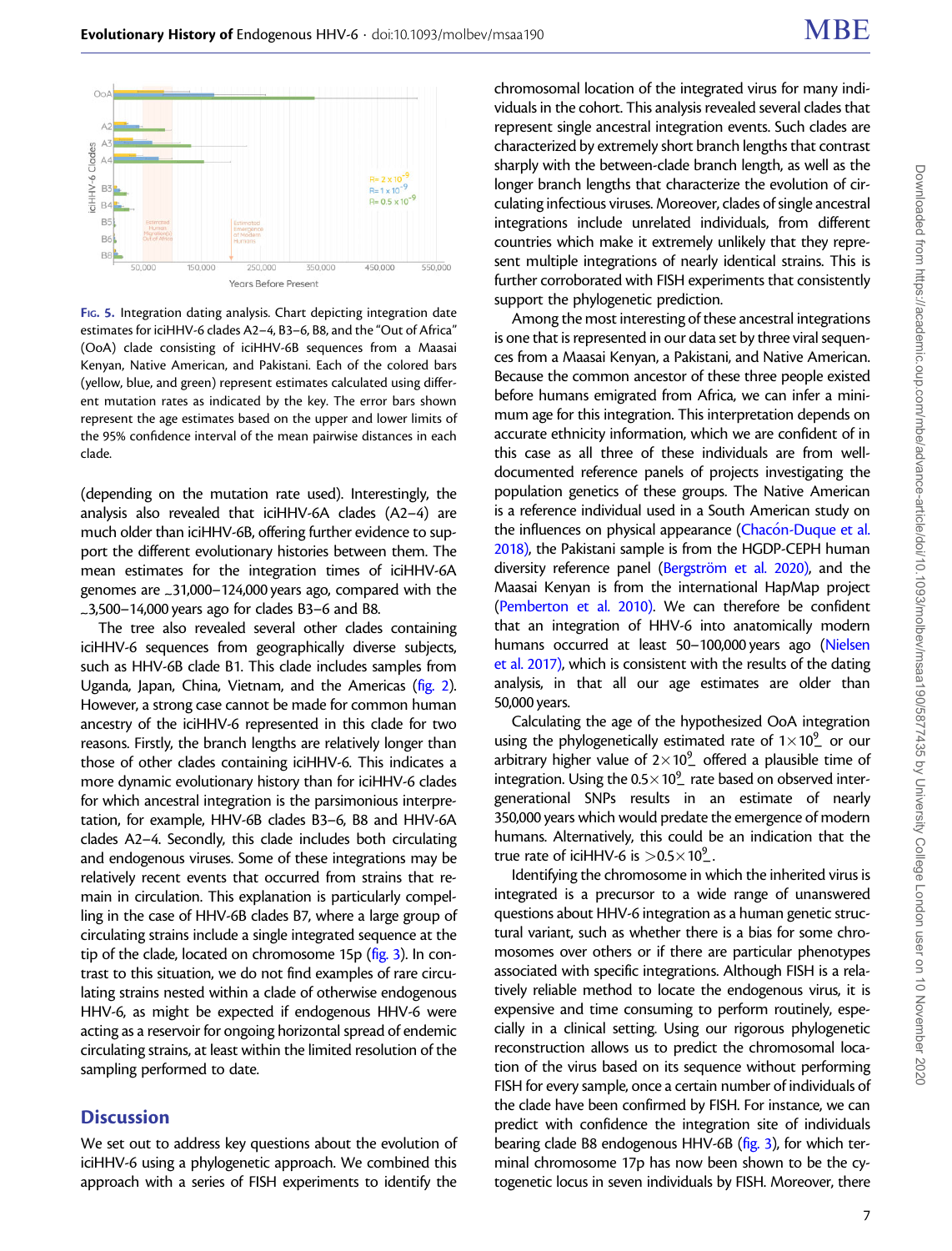are eight members of this clade derived from parent–offspring pairs, undoubtedly the same integration. Similarly, we have corroborated the chromosome for at least two sequences in clades A2, A3, B4, B5, and B6, as well the small clade consisting of two Kenyan samples and heart disease cohort 23. Therefore, including the inferences, we can make from the tree, we can assign a chromosomal location for 140 different endogenous HHV6 sequences, 79% of all the iciHHV-6 included here.

Our analysis has also revealed the markedly distinct evolutionary history of HHV-6A and HHV-6B. The phylogenetic pattern exhibited in HHV-6A sequences indicates that integrated and circulating viruses diverged long ago, and it may be the case that infectious HHV-6A sequences no longer integrate into the germline or reactivate. This scenario is supported by our dating analysis, which revealed that all three ancestral iciHHV-6A clades are on an average between <sup>~</sup>31,000–124,000 years old (depending on the rate used). In contrast, the average age of iciHHV-6B clades (except for the OoA clade) is ten times lower, between 23,500 and 14,000 years ([fig. 5](#page-6-0)). These findings must be confirmed with further sequencing of both circulating HHV-6A and iciHHV-6A, which may reveal a more complex reality that is concealed by undersampling. Nonetheless, integrations of HHV-6B viruses that are within the diversity of the currently circulating strains is a characteristic that sets the virus apart from HHV-6A, even if some HHV-6A strains are eventually shown to still integrate.

On the other hand, the interlaced phylogenetic pattern exhibited in the HHV-6B subtree is consistent with more recent, even ongoing integration in human genomes (such as those in B1 and B7). We attempted to date the examples of such one-off integrations using the divergence of the DR regions that are identical in the exogenous virus (similar to LTR dating for ERVs). However, we found that all the iciHHV-6B sequences that resolved within a clade of exogenous viruses maintained identical DRs. This is supportive of recent integration because the genomes have not had time to accumulate mutations. Furthermore, although iciHHV-6B is capable of reactivation ([Prusty et al. 2013](#page-11-0); [Endo et al. 2014\),](#page-10-0) this is not reflected in the tree topology here. It remains to be seen whether or not reactivation of integrated virus genomes can result in virus transmission, which should become clear with further sampling. This is directly relevant to the safety of blood and organ transplantation from iciHHV-6B donors, where preliminary evidence suggests a higher incidence of graft versus host disease using organs from iciHHV6 donors ([Hill and Zerr 2014;](#page-10-0) [Hill et al. 2017\)](#page-10-0).

Current scientific consensus is that HHV-6B exhibits extremely low levels of diversity [\(Greninger, Knudsen, et al.](#page-10-0) [2018\)](#page-10-0), and at first glance, our tree seems to confirm this. However, much of this homogeneity can actually be attributed to the large clades of orthologous iciHHV-6 sequences that should be considered as single data points in terms of viral diversity. Moreover, a large proportion of the sequences sampled (both circulating and endogenous) were obtained from white European and North American patients. As viral genomes samples derived from African, Asian, and South American sources exhibit much longer branches, we suspect that the impression of homogeneity will decrease with improved geographical sampling.

Additional sampling is also important to corroborate our phylogenetically inferred conclusions that certain clades represent single ancestral integration events. Given that FISH analyses are not always feasible, developing long-read sequencing approaches that can bridge the virus/subtelomere junction is a priority. This would serve as an alternative source of confirmation that iciHHV-6B genomes sequenced in the future that fall within this clade (or any other) are in fact present at the same chromosomal location. In addition, sampling further diversity will allow us to reconstruct more accurate trees, particularly in the case of HHV-6B. Although we were able to draw important conclusions with this sequence set, much of the deeper structure of the HHV-6B subtree is poorly supported in both the Bayesian reconstruction [\(fig. 2](#page-3-0)) and the ML tree (supplementary figs. S2 and S3, Supplementary Material online).

This study developed and applied a conceptually new method to use viral phylogeny to predict the chromosomal location of shared endogenous HHV-6, and showed that this prediction is born out in all cases with available FISH data. Defining endogenous HHV-6 as a discrete set of human genetic structural variants, as this does, is crucial to a range of different questions, such as whether there is a bias toward endogenous HHV-6 integrating or persisting in certain chromosomes (and if so, why), and if different integrations have certain phenotypic effects. The evidence strongly indicates that the integration of HHV-6 has been a feature of human evolution since before our migration out of Africa, which will help us to understand how and why iciHHV-6 sequences have been maintained in the population, and whether such ancient integrations differ in some way from more recent integrations.

Among the most practical of our findings is the observation that HHV-6A viruses are apparently no longer endogenizing (at least in the genomes of Europeans most well represented here) and that iciHHV-6A does not seem to contribute to the pool of circulating HHV-6A. Pending confirmation through further sampling and experimental work, this would be valuable information for medical professionals considering the suitability of blood and organ transplant donors. Conversely, knowing that HHV-6B sequences may still be capable of reactivation will help medical professionals in monitoring posttransplantation patients for potential treatment with antivirals.

# Materials and Methods

# Sequence Data Collection

To assemble a large data set of HHV-6 genomes, we performed targeted-enrichment Illumina sequencing of 33 heart disease patients confirmed to be carriers of iciHHV6, as well as 25 iciHHV-6 genomes from a preeclampsia study that include mothers, fathers, and their children. iciHHV-6 status was confirmed for samples in this study by identifying a 1:1 ratio of HHV6 genomes to a housekeeping gene through qPCR. In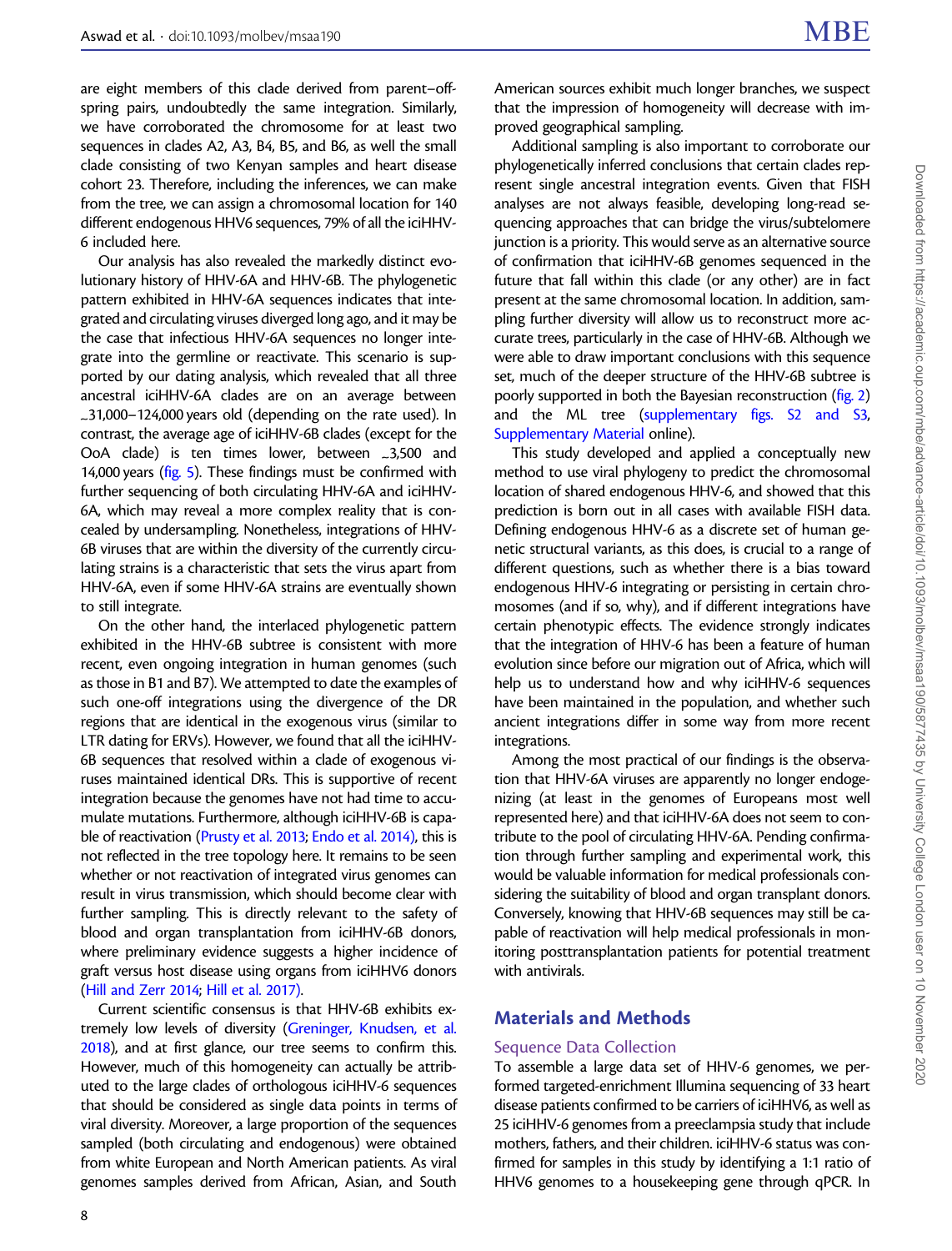addition, we mined the NCBI SRA to identify seven novel iciHHV-6 sequences in human genome data. To these new sequences, we added 196 publicly available HHV-6 and iciHHV-6 genome sequences that were previously published in 11 papers ([table 1](#page-1-0)).

To identify iciHHV-6 sequences in the SRA database, we developed a strategy to circumvent the prohibitively long download and search time it would take to examine thousands of records. First, we downloaded a list of 213,740 SRA accession numbers (chosen using NCBI Entrez; filtering for publicly accessible human DNA records). We then used a custom python script to web-scrape information from the SRA browser for each record. Specifically, we wanted to identify records for which a basic taxonomic assignment for the reads had been performed by NCBI's in-house algorithm, the SRA Taxonomy Analysis Tool. The taxonomy information was not available for the majority of records. In cases where the analysis results were available, we considered any records where reads were tagged as "Roseolovirus." To minimize the detection of false positives, we calculated an approximate read coverage for reads tagged as HHV-6 to compare with the coverage of human reads. In the cases of true iciHHV-6, we would expect a 1:2 ratio, but we examined all hits with a ratio between 1 and 10 to avoid false negatives since both the taxonomic analysis and initial sequencing are inexact procedures.

According to the above-described criteria, we downloaded a list of 97 records for mapping to an HHV-6A or HHV-6B reference genome and eliminated low-coverage records. After consolidating any of the remaining records that corresponded to the same sample (e.g., multiple runs), and excluding previously identified iciHHV-6 samples, we were left with a list of seven undescribed iciHHV-6 sequences that could be assembled into near full-length genomes, which was performed using SPAdes [\(Nurk et al. 2013\)](#page-10-0).

# Sample Collection, NGS Sequencing, and Phylogenetics

Patients in the heart disease cohort underwent a first endomyocardial biopsy (EMB) at the Institut Kardiale Diagnostik und Therapie in Berlin after excluding coronary artery disease. All patients presented with unexplained clinical symptoms of heart failure including fatigue, weakness, chest pain at rest or on exertion, dyspnea on exertion, palpitations and reduced physical capacity, and clinically suspected myocarditis or idiopathic dilated cardiomyopathy. All patients gave written informed consent for biopsy-based and genetic analyses to determine the underlying cause of the disease. The protocol was approved by the local medical ethics committee from the  $Charit<sub>a</sub>$  University Hospital Berlin, Germany. They underwent EMB and right heart catheterization in a standardized manner as previously described (Kühl et al. 2008).

The samples in the preeclampsia study are from the pregnancy outcome prediction study—a prospective cohort study of unselected nulliparous women with a singleton pregnancy attending the Rosie Hospital (Cambridge, UK) as previously described [\(Pasupathy et al. 2008](#page-10-0); [Sovio et al. 2015;](#page-11-0) [Gaccioli et al. 2017\).](#page-10-0) At 20 weeks of gestational age, maternal

blood and paternal saliva were obtained for genotyping the parents. At the time of delivery, the placenta was systematically biopsied and a sample of umbilical cord was obtained for genotyping the offspring. We identified the iciHHV-6 positive samples by identifying a 1:1 ratio of the virus and a human housekeeping gene (RPP30) and used target enrichment and deep sequencing. We used droplet digital PCR to discriminate between HHV-6A and B and to select probes for the hybrid capture as described previously [\(Sedlak et al. 2014;](#page-11-0) [Tweedy et al. 2015\)](#page-11-0). To ensure that the samples are indeed from an iciHHV-6 patient, HHV-6A, HHV-6B, and the human RPP30 were quantified using specific primer and probes [\(Sedlak et al. 2014\).](#page-11-0)

Approximately 100 ng of extracted gDNA was used to make sequencing libraries, as described previously [\(Greninger, Knudsen, et al. 2018;](#page-10-0) Greninger, Roychoudhury, Xie, et al. 2018). DNA was fragmented using the Kapa HyperPlus Kit (Roche) or the Covaris system followed by ligation of dual-indexed Truseq adapters. xGen Hybridization Capture reagents with either HHV-6B or HHV-6A/B custom capture probe pools (IDT and SureSelect) were used to enrich HHV-6, following manufacturer protocols. Sequencing was performed using  $2\times300$  bp runs on an Illumina MiSeq. Genome assemblies for the heart disease cohort were created using a custom HHV-6 genome pipeline [\(https://github.com/proychou/HHV6, last accessed](https://github.com/proychou/HHV6) [August 05, 2020\)](https://github.com/proychou/HHV6). Sequencing reads and assemblies are available on GenBank with accession numbers MT508913– MT508970.

In the case of the preeclampsia cohort samples, Quality control and mapping was performed as part of the Pathogen Genomics Unit (PGU), Cambridge bioinformatics service. Quality filtering (base quality <30) and trimming was performed with TrimGalore [\(https://www.bioinformatics.babra](https://www.bioinformatics.babraham.ac.uk/projects/trim_galore/)[ham.ac.uk/projects/trim\\_galore/, last accessed August 05,](https://www.bioinformatics.babraham.ac.uk/projects/trim_galore/) [2020](https://www.bioinformatics.babraham.ac.uk/projects/trim_galore/)). Data were then mapped with Bbmap ([https://jgi.doe.](https://jgi.doe.gov/data-and-tools/bbtools/bb-tools-user-guide/bbmap-guide/) [gov/data-and-tools/bbtools/bb-tools-user-guide/bbmap](https://jgi.doe.gov/data-and-tools/bbtools/bb-tools-user-guide/bbmap-guide/)[guide/, last accessed August 05, 2020](https://jgi.doe.gov/data-and-tools/bbtools/bb-tools-user-guide/bbmap-guide/)) to both HHV-6A/B and the best reference was selected based on coverage (references accessions NC\_001664.4 and NC\_000898.1, respectively). (A summary of mapping statistics can be found in supplementary table S2, Supplementary Material online and a representative example of mapped reads visualized in IGV is shown in supplementary fig. S3, Supplementary Material online) Bam files were then sorted and indexed with Samtools and duplicates removal performed with Picard. The reads were then assembled de novo using SPAdes [\(Nurk et al. 2013\)](#page-10-0) and the chosen reference used to aid in scaffolding using PROmer [\(Kurtz et al. 2004\).](#page-10-0) Although HHV6-A and HHV-6B are capa-ble of coinfection [\(Leibovitch et al. 2014\)](#page-10-0), we did not observe any evidence of samples containing both viral species. Although the genomes are extremely similar, there are nonetheless distinguishing SNPs which would have appeared as two separate populations of reads mapping to either reference virus. Moreover, because the phylogenetic separation between HHV-6A and HHV-6B is clear, a chimeric assembly would have resolved near the base of the tree which did not occur for any of our samples.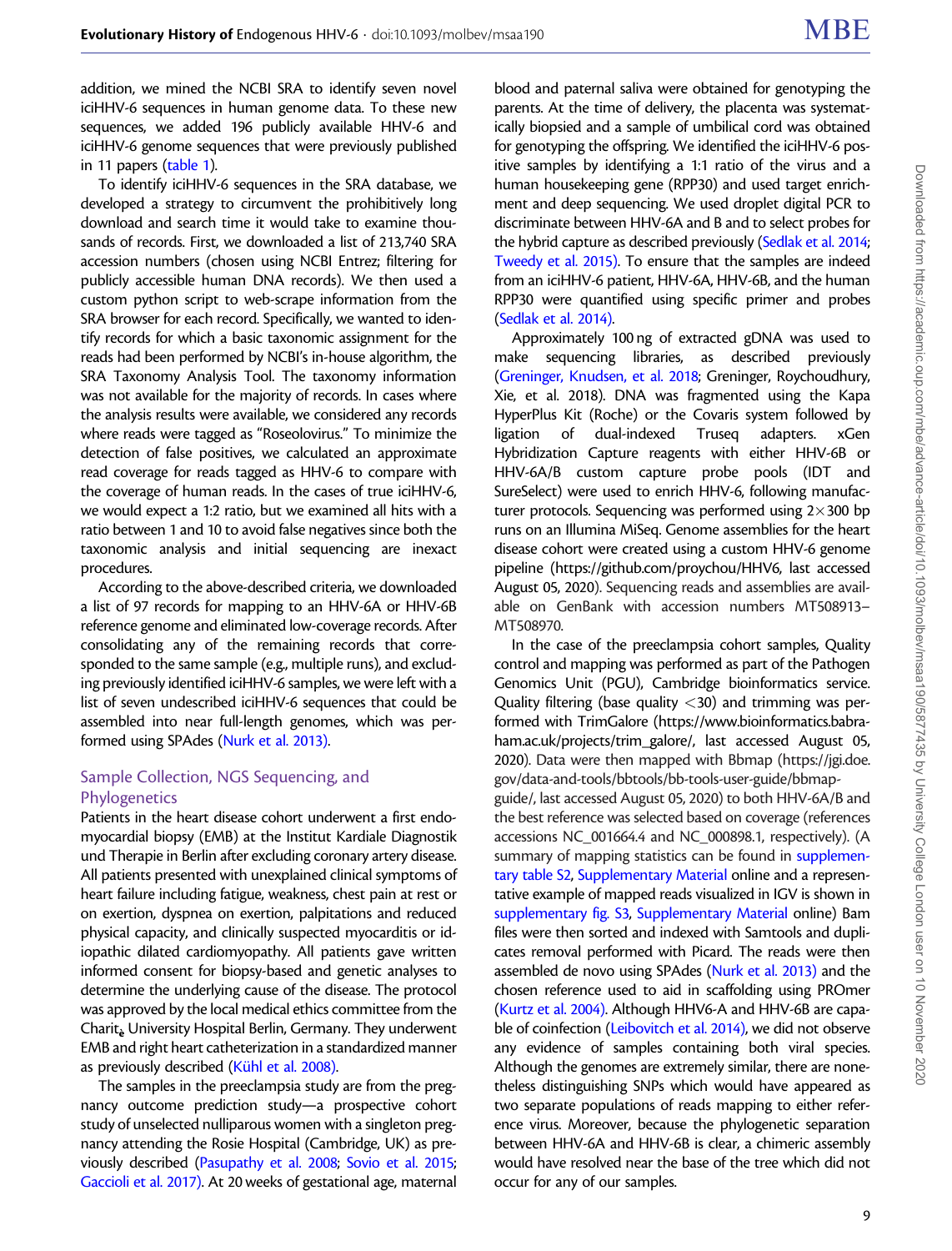<span id="page-9-0"></span>A total of 261 genome sequences of HHV-6A and 6B were aligned using a combination of MUSCLE [\(Edgar 2004\)](#page-10-0) and manual adjustment. Each coding sequences was then extracted from the alignment and corrected for orientation and adjusted to maintain the correct reading frame, removing introns. The genes based on the refseq version NC\_001664.4 of HHV-6A were concatenated and only the third-codon position was retained for phylogenetic reconstruction in MrBayes [\(Ronquist and Huelsenbeck 2003;](#page-11-0) Altekar et al. 2004), since the alignment length was well beyond the maximum allowed by the software. Each gene was designated a separate partition for the estimation of model parameters and the MCMC chains were run for 20 million generations, sampling every 1,000 generations. In addition to the Bayesian tree, we also reconstructed a phylogeny using the maximum Likelihood approach in RaxML, using the full sequence since the software does not have a length limitation (supplementary figs. S1 and S2, Supplementary Material online).

#### Fluorescence In Situ Hybridization

The HHV-6A/B genome and specific human chromosomes were detected by FISH as described previously [\(Kaufer 2013;](#page-10-0) [Prusty et al. 2013;](#page-11-0) [Wallaschek et al. 2016\)](#page-11-0), with the following modifications and additions. HHV-6 probes were generated from HHV-6 BAC (strain U1102) and labeled using Biotin-High Prime (Sigma-Aldrich, St. Louis, MO); chromosomes probes were generated from chromosome-specific human BACs (clones RPCI-11; Source BioScience, Nottingham, England) and labeled using DIG-High prime (Sigma-Aldrich). Detection of probes signal was achieved using Cy3-Streptavidin for HHV-6 probes (1:200; Roche, Basel, Switzerland) and anti-DIG FITC Fab fragments for chromosomes probes (1:1,000; GE healthcare, Chicaco, IL). To obtain an adequate number of metaphases, the treatment of the cells with Colcemid for 16–24 h prior to preparation. DNA was stained with DAPI for 10 min (1:3,000; Biolegend, San Diego, CA), followed by washes in  $1 \times$  PBS. Slides were mounted with a drop of ProLong Glass Antifade Mountant (ThermoFisher, Waltham, MA). Images were acquired with a Zeiss M1 Microscope using a  $100 \times$  objective and Axio Vision software (Carl Zeiss, Inc). Images were analyzed using ImageJ ([https://imagej.nih.gov/ij/, last accessed August 05, 2020](https://imagej.nih.gov/ij/)) and its specific processing package Fiji [\(https://imagej.net/Fiji, last](https://imagej.net/Fiji) [accessed August 05, 2020](https://imagej.net/Fiji)).

#### Dating Analysis

We performed a simple estimate of the divergence times of clades of endogenous HHV-6 that we propose originate from a single integration event. This assumes that SNPs observed in the viral genomes of each clade accumulated after endogenization, and therefore can be used as a measure of age when combined with an appropriate mutation rate. The age of a clade was calculated  $T = \left(\frac{D}{n}\right)$  $\left(\frac{D}{n}\right)/R$ , where T is the time before present, D is the mean pairwise distance of iciHHV-6 genomes in a clade,  $n$  is the number of tips in a clade, and  $R$  is the average number of mutation/site/year. This basic approach is similar to the method commonly used to estimate integration dates for endogenous retroviruses [\(Hayward 2017\)](#page-10-0). We

employed two different rate estimates  $(0.5 \times 10^{9})$  and  $1 \times 10^{9}$ , reviewed in [Scally and Durbin \(2012\)](#page-11-0), since we do not have a direct measure of the rate for endogenous HHV 6. The rate of  $0.5 \times 10^{9}$  is based on observations of pergeneration mutations in modern humans and assumes a generation time of between 20 and 30 years. Another rate that is often used is  $1 \times 10^9$ , which is derived from the phylogenetic divergence between humans and other great apes or old-world monkeys. Because iciHHV-6 may accumulate mutations at a higher rate than the rest of the genome, we also used  $R = 2 \times 10^9$  to illustrate such a scenario on the age estimate. We also recalculated the times of integration using the upper and lower limits of the 95% confidence interval for the distance estimates.

# Supplementary Material

Supplementary data are available at Molecular Biology and Evolution online.

# Acknowledgments

We are very grateful to the editorial team and anonymous reviewers for contributing to the improvement of this article. We are grateful to Ann Reum and Annett Neubert for their technical assistance, and to Dan Depledge (UCL) for designing the baits used for the sequencing of the preeclampsia study samples and to Rachel Williams for performing the sequencing. We are also grateful for the advice and help of Dr. Loris Bennett and the rest of the HPC team at the scientific computing unit of the Free University Berlin.

This study was supported by the Einstein International Postdoctoral Award EIPF-Aswad and the ERC starting grant Stg 677673 awarded to A.A. and B.B.K., respectively. J.B. receives funding from the NIHR UCL/UCLH BRC. This work was also supported by the Women's Health theme of the NIHR Cambridge Biomedical Research Centre and the Medical Research Council (MR/K021133/1 and G1100221 awarded to G.C.S.S. and D.S.C.-J.). We also thank the HHV-6 foundation for reagent support.

# References

- Altekar G, Dwarkadas S, Huelsenbeck JP, Ronquist F. 2004. Parallel Metropolis coupled Markov chain Monte Carlo for Bayesian phylogenetic inference. Bioinformatics 20(3):407–415.
- Aswad A, Katzourakis A. 2014. The first endogenous herpesvirus, identified in the tarsier genome, and novel sequences from primate rhadinoviruses and lymphocryptoviruses. PLoS Genet. 10(6):e1004332.
- Aswad A, Katzourakis A. 2016. Paleovirology: the study of endogenous viral elements. In: Weaver SC, Denison M, Roossinck M, Vignuzzi M, editors. 1st ed. Virus evolution: current research and future directions. Poole: Caister Academic Press. p. 273–292.
- Bergström A, McCarthy SA, Hui R, Almarri MA, Ayub Q, Danecek P, Chen Y, Felkel S, Hallast P, Kamm J, et al. 2020. Insights into human genetic variation and population history from 929 diverse genomes. Science 367(6484):eaay5012.
- Brown JR, Roy S, Ruis C, Yara Romero E, Shah D, Williams R, Breuer J. 2016. Norovirus whole-genome sequencing by SureSelect target enrichment: a robust and sensitive method. J Clin Microbiol. 54(10):2530–2537.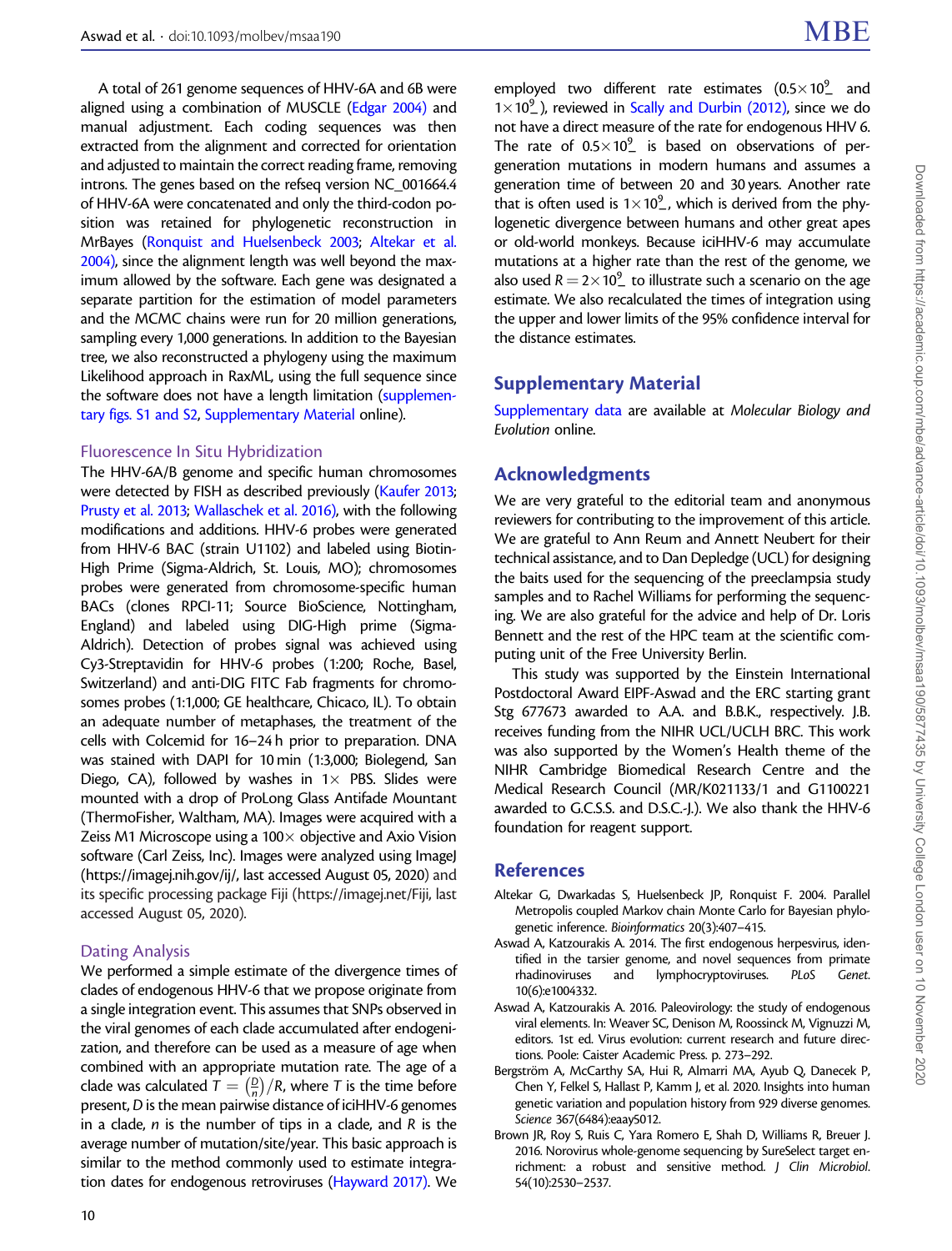- <span id="page-10-0"></span>Chacón-Duque J-C, Adhikari K, Fuentes-Guajardo M, Mendoza-Revilla J, Acuña-Alonzo V, Barquera R, Quinto-Sánchez M, Gómez-Valdés J, Everardo Martínez P, Villamil-Ramírez H, et al. 2018. Latin Americans show wide-spread Converso ancestry and imprint of local Native ancestry on physical appearance. Nat Commun. 9(1):5388.
- Das BB. 2015. A neonate with acute heart failure: chromosomally integrated human herpesvirus 6–associated dilated cardiomyopathy. J Pediatr. 167(1):188–192.e1.
- Depledge DP, Palser AL, Watson SJ, Lai IY-C, Gray ER, Grant P, Kanda RK, Leproust E, Kellam P, Breuer J. 2011. Specific capture and wholegenome sequencing of viruses from clinical samples. PLoS One 6(11):e27805.
- Dominguez G, Dambaugh TR, Stamey FR, Dewhurst S, Inoue N, Pellett PE. 1999. Human herpesvirus 6B genome sequence: coding content and comparison with human herpesvirus 6A. J Virol. 73(10):8040–8052.
- Edgar RC. 2004. MUSCLE: multiple sequence alignment with high accuracy and high throughput. Nucleic Acids Res. 32(5):1792–1797.
- Endo A, Watanabe K, Ohye T, Suzuki K, Matsubara T, Shimizu N, Kurahashi H, Yoshikawa T, Katano H, Inoue N, et al. 2014. Molecular and virological evidence of viral activation from chromosomally integrated human herpesvirus 6A in a patient with X-linked severe combined immunodeficiency. Clin Infect Dis. 59(4):545–548.
- Gaccioli F, Lager S, Sovio U, Charnock-Jones DS, Smith GCS. 2017. The pregnancy outcome prediction (POP) study: investigating the relationship between serial prenatal ultrasonography, biomarkers, placental phenotype and adverse pregnancy outcomes. Placenta 59(Suppl 1):S17–S25.
- Gompels UA, Nicholas J, Lawrence G, Jones M, Thomson BJ, Martin MED, Efstathiou S, Craxton M, Macaulay HA. 1995. The DNA sequence of human herpesvirus-6: structure, coding content, and genome evolution. Virology 209(1):29–51.
- Gravel A, Ablashi D, Flamand L. 2013. Complete genome sequence of early passaged human herpesvirus 6A (GS strain) isolated from North America. Genome Announc. 1(3):e00012.
- Gravel A, Dubuc I, Morissette G, Sedlak RH, Jerome KR, Flamand L. 2015. Inherited chromosomally integrated human herpesvirus 6 as a predisposing risk factor for the development of angina pectoris. Proc Natl Acad Sci U S A. 112(26):8058–8063.
- Gravel A, Hall CB, Flamand L. 2013. Sequence analysis of transplacentally acquired human herpesvirus 6 DNA is consistent with transmission of a chromosomally integrated reactivated virus. J Infect Dis. 207(10):1585–1589.
- Greninger AL, Knudsen GM, Roychoudhury P, Hanson DJ, Sedlak RH, Xie H, Guan J, Nguyen T, Peddu V, Boeckh M, et al. 2018. Comparative genomic, transcriptomic, and proteomic reannotation of human herpesvirus 6. BMC Genomics 19(1):204.
- Greninger AL, Roychoudhury P, Makhsous N, Hanson D, Chase J, Krueger G, Xie H, Huang M-L, Saunders L, Ablashi DV, et al. 2018. Copy number heterogeneity, large origin tandem repeats, and interspecies recombination in human herpesvirus 6A (HHV-6A) and HHV-6B reference strains. J Virol. 92(10):e00135–18.
- Greninger AL, Roychoudhury P, Xie H, Casto A, Cent A, Pepper G, Koelle DM, Huang M-L, Wald A, Johnston C, et al. 2018. Ultrasensitive capture of human herpes simplex virus genomes directly from clinical samples reveals extraordinarily limited evolution in cell culture. mSphere 3(3).
- Hall CB, Caserta MT, Schnabel KC, Shelley LM, Carnahan JA, Marino AS, Yoo C, Lofthus GK. 2010. Transplacental congenital human herpesvirus 6 infection caused by maternal chromosomally integrated virus. J Infect Dis. 201(4):505–507.
- Hall CB, Long CE, Schnabel KC, Caserta MT, McIntyre KM, Costanzo MA, Knott A, Dewhurst S, Insel RA, Epstein LG. 1994. Human herpesvirus-6 infection in children – a prospective study of complications and reactivation. N Engl J Med. 331(7):432–438.
- Hayward A. 2017. Origin of the retroviruses: when, where, and how? Curr Opin Virol. 25:23–27.
- Hill JA, HallSedlak R, Magaret A, Huang M-L, Zerr DM, Jerome KR, Boeckh M. 2016. Efficient identification of inherited chromosomally

integrated human herpesvirus 6 using specimen pooling. J Clin Virol. 77:71–76.

- Hill JA, Magaret AS, Hall-Sedlak R, Mikhaylova A, Huang M-L, Sandmaier BM, Hansen JA, Jerome KR, Zerr DM, Boeckh M. 2017. Outcomes of hematopoietic cell transplantation using donors or recipients with inherited chromosomally integrated HHV-6. Blood 130(8):1062–1069.
- Hill JA, Zerr DM. 2014. Roseoloviruses in transplant recipients: clinical consequences and prospects for treatment and prevention trials. Curr Opin Virol. 9:53–60.
- Huang Y, Hidalgo-Bravo A, Zhang E, Cotton VE, Mendez-Bermudez A, Wig G, Medina-Calzada Z, Neumann R, Jeffreys AJ, Winney B, et al. 2014. Human telomeres that carry an integrated copy of human herpesvirus 6 are often short and unstable, facilitating release of the viral genome from the chromosome. Nucleic Acids Res. 42(1):315–327.
- Isegawa Y, Mukai T, Nakano K, Kagawa M, Chen J, Mori Y, Sunagawa T, Kawanishi K, Sashihara J, Hata A, et al. 1999. Comparison of the complete DNA sequences of human herpesvirus 6 variants A and B. J Virol. 73(10):8053–8063.
- Katzourakis A, Gifford RJ. 2010. Endogenous viral elements in animal genomes. PLoS Genet. 6(11):e1001191.
- Katzourakis A, Gifford RJ, Tristem M, Gilbert MTP, Pybus OG. 2009. Macroevolution of complex retroviruses. Science 325(5947):1512–1512.
- Kaufer B. 2013. Detection of integrated herpesvirus genomes by fluorescence in situ hybridization (FISH). Virus Host Interact Methods Protoc. 2013;1064:141–152.
- Kaufer B, Flamand L. 2014. Chromosomally integrated HHV-6: impact on virus, cell and organismal biology. Curr Opin Virol. 2014;9:111–118.
- Kühl U, Lassner D, Pauschinger M, Gross UM, Seeberg B, Noutsias M, Poller W, Schultheiss H-P. 2008. Prevalence of erythrovirus genotypes in the myocardium of patients with dilated cardiomyopathy. J Med Virol. 80(7):1243–1251.
- Kühl U, Lassner D, Wallaschek N, Gross UM, Krueger GRF, Seeberg B, Kaufer BB, Escher F, Poller W, Schultheiss H-P. 2015. Chromosomally integrated human herpesvirus 6 in heart failure: prevalence and treatment. Eur J Heart Fail. 17(1):9–19.
- Kurtz S, Phillippy A, Delcher AL, Smoot M, Shumway M, Antonescu C, Salzberg SL. 2004. Versatile and open software for comparing large genomes. Genome Biol. 5(2):R12.
- Leibovitch EC, Brunetto GS, Caruso B, Fenton K, Ohayon J, Reich DS, Jacobson S. 2014. Coinfection of human herpesviruses 6A (HHV-6A) and HHV-6B as demonstrated by novel digital droplet PCR assay. PLoS One 9(3):e92328.
- Li W, Lin L, Malhotra R, Yang L, Acharya R, Poss M. 2019. A computational framework to assess genome-wide distribution of polymorphic human endogenous retrovirus-K In human populations. PLOS Comput Biol. 15(3):e1006564.
- Mohammadpour Touserkani F, Gaínza-Lein M, Jafarpour S, Brinegar K, Kapur K, Loddenkemper T. 2017. HHV-6 and seizure: a systematic review and meta-analysis. J Med Virol. 89(1):161–169.
- Nielsen R, Akey JM, Jakobsson M, Pritchard JK, Tishkoff S, Willerslev E. 2017. Tracing the peopling of the world through genomics. Nature 541(7637):302–310.
- Nurk S, Bankevich A, Antipov D, Gurevich A, Korobeynikov A, Lapidus A, Prjibelsky A, Pyshkin A, Sirotkin A, Sirotkin Y, et al. 2013. Assembling genomes and mini-metagenomes from highly chimeric reads. Heidelberg (Berlin): Springer. p. 158–170.
- Osterrieder N, Wallaschek N, Kaufer BB. 2014. Herpesvirus genome integration into telomeric repeats of host cell chromosomes. Annu Rev Virol. 1(1):215–235.
- Pantry SN, Medveczky MM, Arbuckle JH, Luka J, Montoya JG, Hu J, Renne R, Peterson D, Pritchett JC, Ablashi DV, et al. 2013. Persistent human herpesvirus-6 infection in patients with an inherited form of the virus. J Med Virol. 85(11):1940–1946.
- Pasupathy D, Dacey A, Cook E, Charnock-Jones DS, White IR, Smith GCS. 2008. Study protocol. A prospective cohort study of unselected primiparous women: the pregnancy outcome prediction study. BMC Pregnancy Childbirth 8(1):51.